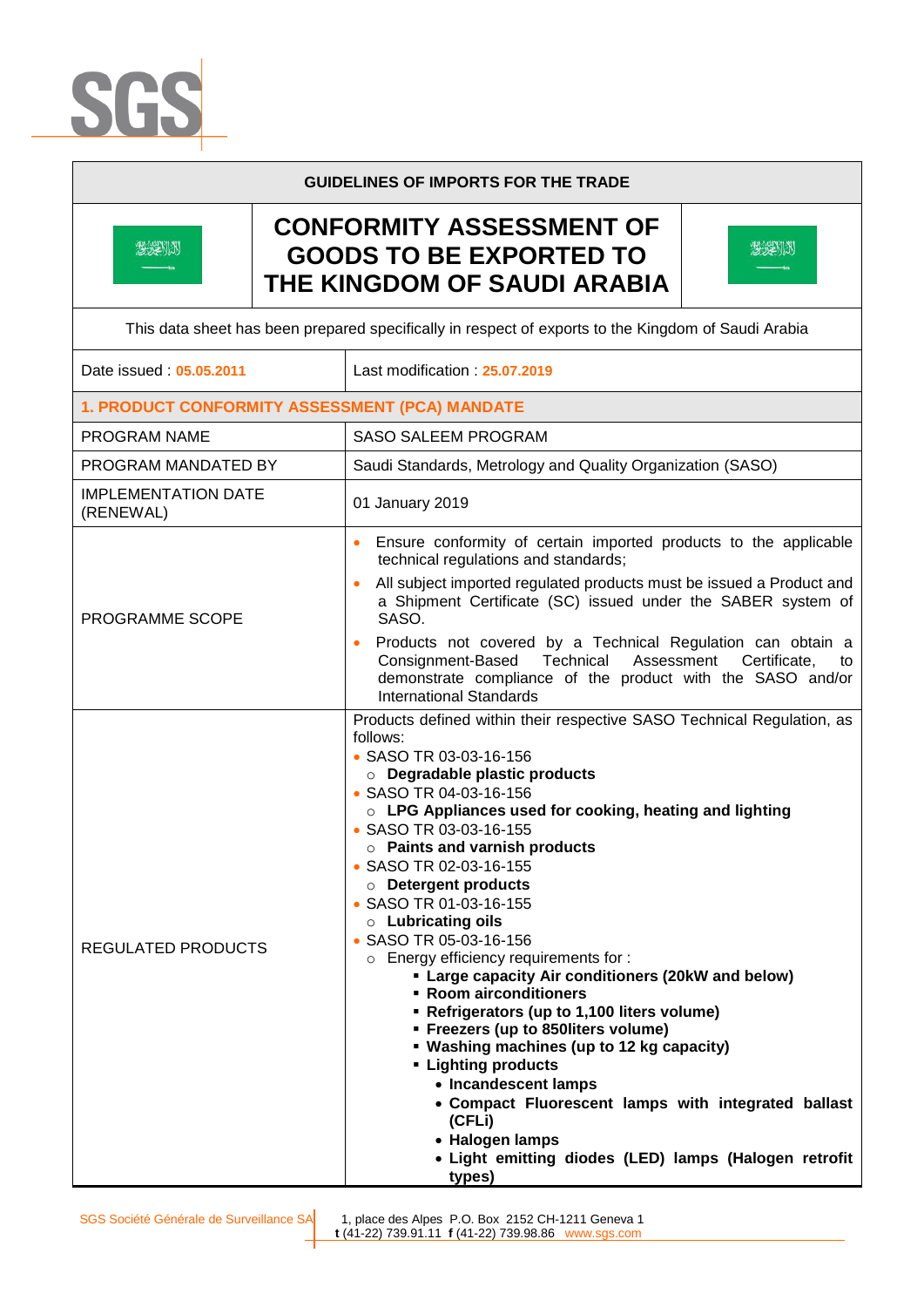

|                           | • Light emitting diode (LED) lamps (Incandescent retrofit<br>lamps)<br>• AC Motors (0.75 to 375kW)<br>• All pneumatic tires<br>• SASO TR 01-03-16-156<br>$\circ$ Building materials I: Metals and their alloys for constrction and<br>buildings<br>• SASO TR 02-03-16-155<br>$\circ$ Building materials II: Insulation and cladding materials for<br>buildings<br>• SASO TR 03-07-17-161<br>o Building Materials III: Hydraulic links and related products<br>• SASO TR 03-07-17-161<br>$\circ$ Building Materials IV: Bricks, tiles, ceramics, sanitary wares and<br>related products<br>• SASO TR 05-07-17-161<br>○ Elevators (Lifts) used in buildings and installarions<br>• SASO TR 03-01-17-162<br>$\circ$ Electric vehicles<br>• SASO TR 02-04-17-162<br>$\circ$ Automotive spare parts<br>• SASO TR 04-03-16-155<br>O Electric Self-Balancing Boards (Scooters)<br>• SASO TR on IECEE Conformity Assessment Scheme 01-04-16-155<br>o Mobile phones<br>o Mobile phone chargers<br>o Batteries (for mobile phones, cars)<br>o Water pumps<br>○ Dishwashers<br>$\circ$ Television sets<br>○ Laptop computers<br>• SASO TR 06-03-16-156<br><b>o Water Rationalization Devices</b> |
|---------------------------|---------------------------------------------------------------------------------------------------------------------------------------------------------------------------------------------------------------------------------------------------------------------------------------------------------------------------------------------------------------------------------------------------------------------------------------------------------------------------------------------------------------------------------------------------------------------------------------------------------------------------------------------------------------------------------------------------------------------------------------------------------------------------------------------------------------------------------------------------------------------------------------------------------------------------------------------------------------------------------------------------------------------------------------------------------------------------------------------------------------------------------------------------------------------------------------|
|                           | • GSO Regulation BD-142004-01<br>○ Low Voltage Electrical Equipment and Appliances<br>• GSO Regulation BD-131704-01<br>$\circ$ Toys                                                                                                                                                                                                                                                                                                                                                                                                                                                                                                                                                                                                                                                                                                                                                                                                                                                                                                                                                                                                                                                   |
|                           | Products that are listed in any of the SASO Technical Regulations shall<br>be required to comply with the SALEEM / SABER rules, and as such have<br>to undergo 2 processes, before the goods can be shipped to Saudi Arabia.                                                                                                                                                                                                                                                                                                                                                                                                                                                                                                                                                                                                                                                                                                                                                                                                                                                                                                                                                          |
|                           | The 2 processes are described as follows:                                                                                                                                                                                                                                                                                                                                                                                                                                                                                                                                                                                                                                                                                                                                                                                                                                                                                                                                                                                                                                                                                                                                             |
|                           | <b>Part 1: Product Certification Stage</b>                                                                                                                                                                                                                                                                                                                                                                                                                                                                                                                                                                                                                                                                                                                                                                                                                                                                                                                                                                                                                                                                                                                                            |
| <b>ASSESSMENT METHODS</b> | In addition to the other requirements cited in each of the SASO Technical<br>regulation governing the product, the Saudi Arabia Importer has to log-in<br>into the SABER platform (https://saber.sa) and 'register <sup>1</sup> ' its entity details,<br>and next, the product/s that it intends to import to Saudi Arabia.                                                                                                                                                                                                                                                                                                                                                                                                                                                                                                                                                                                                                                                                                                                                                                                                                                                           |
|                           | The SABER system provides information whether the products<br>'registered' are under specific SASO Technical Regulation or otherwise.<br>Importer must be ready with the corresponding HS codes of the products,                                                                                                                                                                                                                                                                                                                                                                                                                                                                                                                                                                                                                                                                                                                                                                                                                                                                                                                                                                      |

 $\overline{a}$ 1 SGS provides a product 'registration' service to entities with a long list of items to import to Saudi Arabia. Kindly inquire with your SGS contact in your region.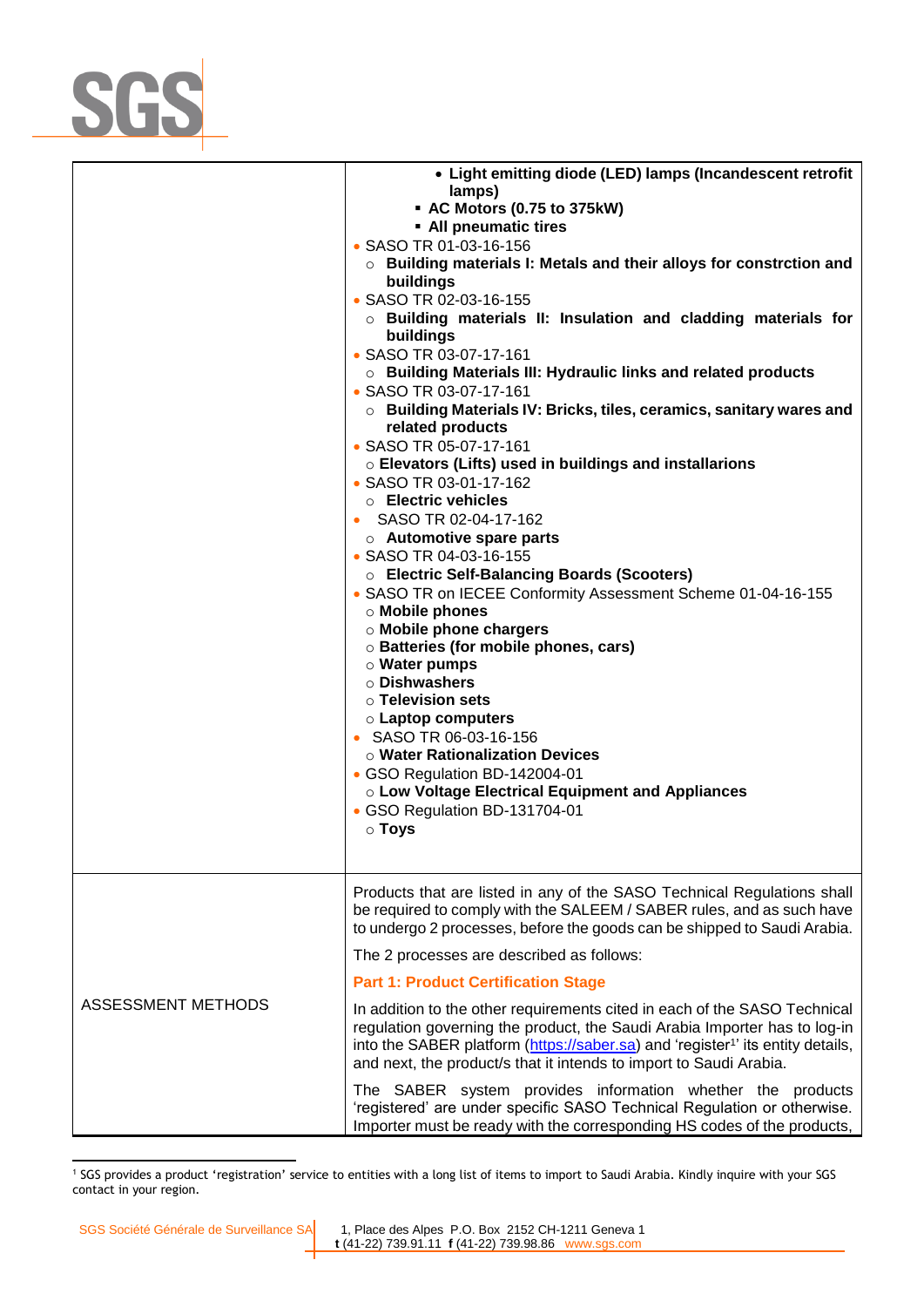

as this will be the information that SASO uses to cross-match with the SABER's regulated product database.

Once SABER detects that the products are subject to SASO Technical Regulation/s, importer will be directed to contact a 'Notified Body' of its choice (SABER provides a list of Qualified NBs within the platform at this stage), for example **SGS**, for the necessary conformity assessment processes that the product's need to undergo.

Depending on the SASO Technical Regulation, a product shall be subjected to any of the following conformity assessment type:

- **Type 1a**
- **Type 3**
- **Type 5**
- **SASO Quality Mark**

Typically, the applicant entity shall be subjected to:

- *1. independent assessment of their product/s* (compliance to relevant standard/s) *and,*
- *2. When required, an independent assessment of the factory operations* (company's product safety management program).

**Product conformity to SASO standards** – Under the **Type 1a** conformity assessment, products are to be independently tested based on the established SASO. Exporter obtains a test report (to be submitted to NB) based on the ruling standard/s. Note: If there are no test reports, SGS has to undertake product sampling at the production/warehouse site, and have the products tested at an accredited test laboratory. Test reports and/or test certificates from these test laboratories are one of the main reference documents where the conformance (or non-conformance) to Saudi requirements will be based from.

**Factory audit, as required -** Products subject to Type 1a conformity assessment requires NO factory audit. Those under Type 3 , Type 5 or SASO Quality Mark Scheme require factory audit.

As guided by the relevant SASO TR, a product's manufacturing facility may be subject to either a Type 3 , Type 5 or SASO Quality Mark scheme factory assessment.

**Type 3 conformity assessment methodology** – manufacturing facility is subjected to a factory audit/visit to check on the company's implementation of the so-called 'product safety management system' (defined in the SASO TR). If audit is satisfactory, the exporter is awarded a 'Product Certificate', with a validity of **1 year**, subject to a yearly surveillance visit. On the 3<sup>rd</sup> year, a full audit shall be performed on the factory. Note: Failure to fulfil the yearly audit leads to the suspension of the Product Certificate.

**Type 5 conformity assessment methodology** – shall be same as the Type 3 method described above, only with the addition of a regular (yearly) sampling (from factory or market) and testing of the product as per requirements of the relevant SASO standard.

**SASO Quality Mark Scheme** – shall be exactly the same as the type 5 method, only that this has to be performed by SASO itself or its designated CAB<sup>2</sup>, and the subject products are subject to additional SASO Quality Mark Scheme rules.

 $\overline{a}$ 

<sup>2</sup> CAB – Conformity Assessment Body specifically designated by SASO to perform SASO Quality Mak Certification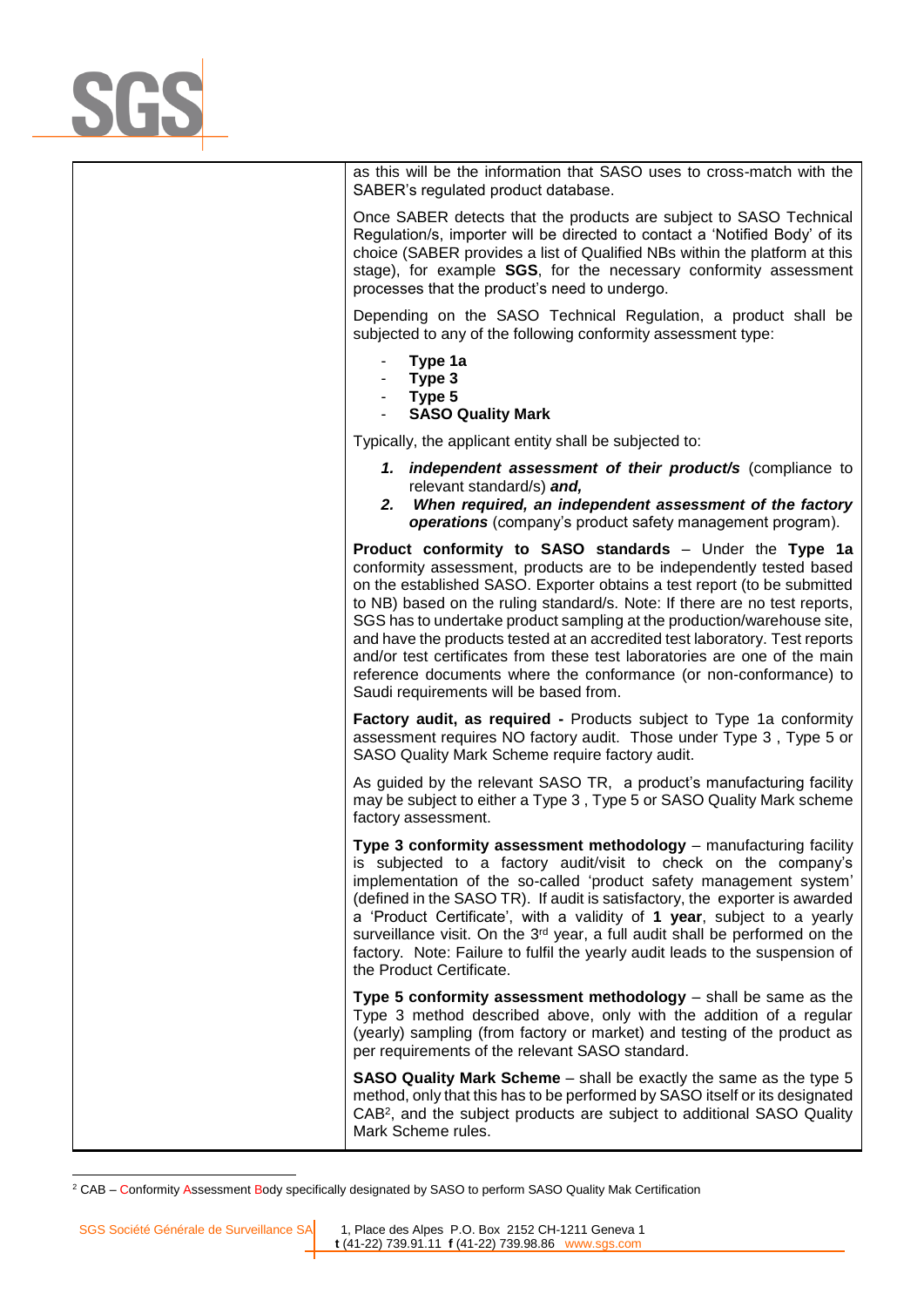

Once product is proven to have conformed to the standards and that the factory (as necessary) is already audited with satisfactory results, a Product Certificate of Conformity (PCoC) shall be created in the SASO SABER System, after the Notified Body has given a satisfactory certification decision on the product applied for by the applicant. The certificate bears the specific name, brand, model of the product, and is not transferable.

## **Part 2: Shipment Certification Stage**

After obtaining the PCoC from SASO SABER System (see Part 1 above), the exporter shall apply for a shipment certificate, again through the SASO SABER system every time the subject product is to be shipped into Saudi Arabia. No shipment certificate can be issued by the SASO Saber System if product certification is not yet completed.

The Notified Body which issued the PCoC shall also be the same NB that will give the approval (on behlf of SASO) to issue the Shipment Certificate in the SABER system.

## **Special Cases/Processes for some products:**

• *Electrical/electronic products under the SASO TR on IECEE Conformity Assessment Scheme 01-04-16-155*.

Exporters (and their partner importers) are required to file their application for IECEE Certificate recognition, together with the necessary technical documentations into the SASO GEEM system (link – [https://jeem1.saso.gov.sa/\)](https://jeem1.saso.gov.sa/)

Notice: SGS offers and provides technical assistance service to companies in the facilitation of the SASO recognition of the IECEE CB test reports and certificates in Saudi Arabia. The application exercise requires constant coordination with the SASO technical office, and may require substantial time and resource on the part of the applicant. SGS technical staff well-versed in this process will be able to help facilitate the approval process, and thus, this is a highl recommended service.

Please inquire with the SGS contact in your area.

• *Water Rationalization Devices under the GSO Regulation BD-142004- 01*

Manufacturers are required to apply (register) directly to a dedicated SASO site <https://water.sls.gov.sa/> . The application shall be fully processed by SASO itself.

• *Listed products below (re. Energy Efficiency) under the SASO TR 05- 03-16-156*

Manufacturers are required to apply (register) directly to a dedicated SASO site https://www.sls.gov.sa/Pages/en/SignIn.aspx.

- Large capacity Air conditioners (20kW and below)
- Room airconditioners
- Refrigerators (up to 1,100 liters volume)
- **Freezers (up to 850liters volume)**
- Washing machines (up to 12 kg capacity)
- **•** Lighting products
	- Incandescent lamps
	- Compact Fluorescent lamps with integrated ballast (CFLi)
	- Halogen lamps
	- Light emitting diodes (LED) lamps (Halogen retrofit types)
	- Light emitting diode (LED) lamps (Incandescent retrofit lamps)
- AC Motors (0.75 to 375kW)
- All pneumatic tires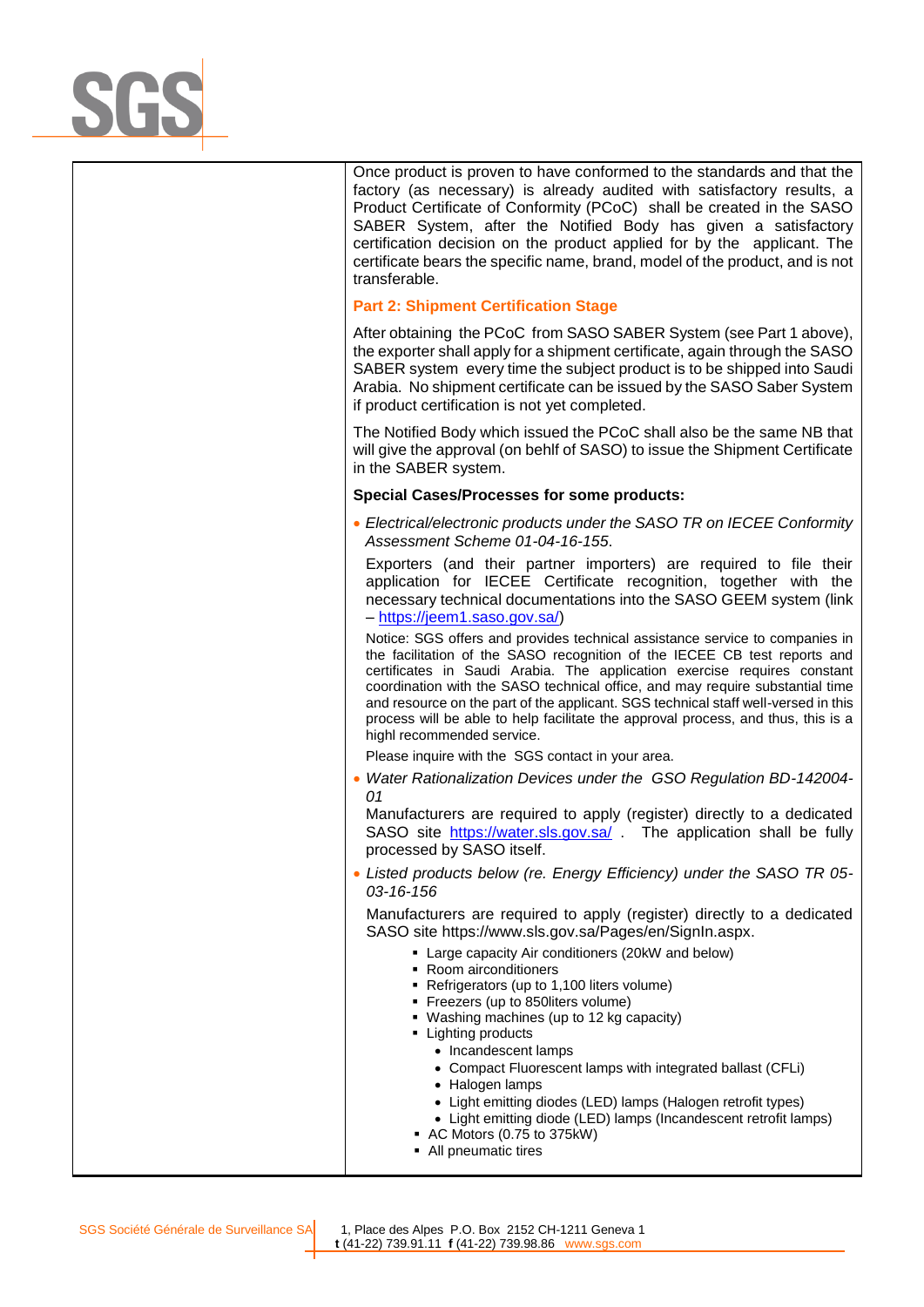

| FORMS OF ATTESTATION                         | A Product Certificate of Conformity (PCoC) issued within SABER<br>system is a requirement before any Shipment Certificate can be issued to<br>a regulated product intended to be shipped to Saudi Arabia.<br>A Shipment Certificate (SC) issued within the SABER system is required<br>for every shipment of regulated product/s into Saudi Arabia.                                                                                                                                                                                                                                                                                                                                                                                                            |  |
|----------------------------------------------|----------------------------------------------------------------------------------------------------------------------------------------------------------------------------------------------------------------------------------------------------------------------------------------------------------------------------------------------------------------------------------------------------------------------------------------------------------------------------------------------------------------------------------------------------------------------------------------------------------------------------------------------------------------------------------------------------------------------------------------------------------------|--|
| PURPOSE OF ATTESTATION<br>(PCoC and SC)      | The Shipment Certificate (SC) is needed for Customs clearance of<br>$\bullet$<br>the imported goods (mandatory document)<br>The Product Certificate of Conformity provides the Saudi<br>authorities with a basis for conducting post-market Surveillance in<br>the Saudi Arabia market.                                                                                                                                                                                                                                                                                                                                                                                                                                                                        |  |
| 2. OTHER CONFORMITY ASSESSMENT DETAILS       |                                                                                                                                                                                                                                                                                                                                                                                                                                                                                                                                                                                                                                                                                                                                                                |  |
|                                              | Test reports:                                                                                                                                                                                                                                                                                                                                                                                                                                                                                                                                                                                                                                                                                                                                                  |  |
| <b>TESTING</b>                               | As part of the conformity assessment process, as defined in each of the<br>relevant SASO Technical Regulation, a product shall be required to be<br>tested as per the applicable SASO (or equivalent) standard to it. SGS<br>shall validate the qualifications of the testing laboratory that will conduct<br>the tests, as per the applicable requirements of ISO/IEC 17025.                                                                                                                                                                                                                                                                                                                                                                                  |  |
|                                              | Should test reports for the suvject products are presented, such test<br>reports shall require validation before they are considered, as per the<br>following:                                                                                                                                                                                                                                                                                                                                                                                                                                                                                                                                                                                                 |  |
|                                              | Credentials of the testing laboratory that performed the tests;<br>Reference standard/s used in the testing, especially if not the<br>$\overline{\phantom{a}}$<br>same as the SASO-designated standards;<br>Age of the test report (note: old test reports may be required to be<br>supplemented with additional documents, e.g. Bill or Materials,<br>Certification of no change in material, design and production, etc.;<br>Brand, model names, product reference codes in the test reports,<br>expecially if not exactly the same as the product being applied for<br>certification<br>(note:<br>SGS<br>might<br>require<br>supplemental<br>documentations to correlate the product to the test report, e.g.<br>Product Identity Declarations (PID), etc.) |  |
| <b>FACTORY ASSESSMENT</b><br><b>REPORT/s</b> | When required, SASO Technical Regulations explicitly specify that factory<br>audits be conducted for those products that are under the conformity<br>assessment types 3 <sup>3</sup> or 5 <sup>4</sup> as defined in ISO/IEC 16067:2013. This shall<br>mean that the supplier (manufacturer) must be prepared to have its<br>manufacturing facility (whether owned or contracted) be subjected to such<br>audits, as part of the compliance program demanded by the relevant<br>SASO technical regulation/s. Every factory audit exercise, SGS shall<br>prepare a Factory Audit Report which shall be used, together with the<br>product test reports, for the final evaluation, review and approval of the<br>application for certification.                  |  |
| <b>STANDARDS</b>                             | Applicable standards (as defined under each SASO Technical<br><b>Regulation):</b><br>SASO (Saudi Arabian Standards Organization) Standards<br>GSO (Standardization Organization for GCC) Standards                                                                                                                                                                                                                                                                                                                                                                                                                                                                                                                                                             |  |

<sup>&</sup>lt;sup>3</sup> Model compliance based on quality assurance of the production process.

<sup>&</sup>lt;sup>4</sup> Same as Model 3, but with added product sampling and testing at either production site or from the market.